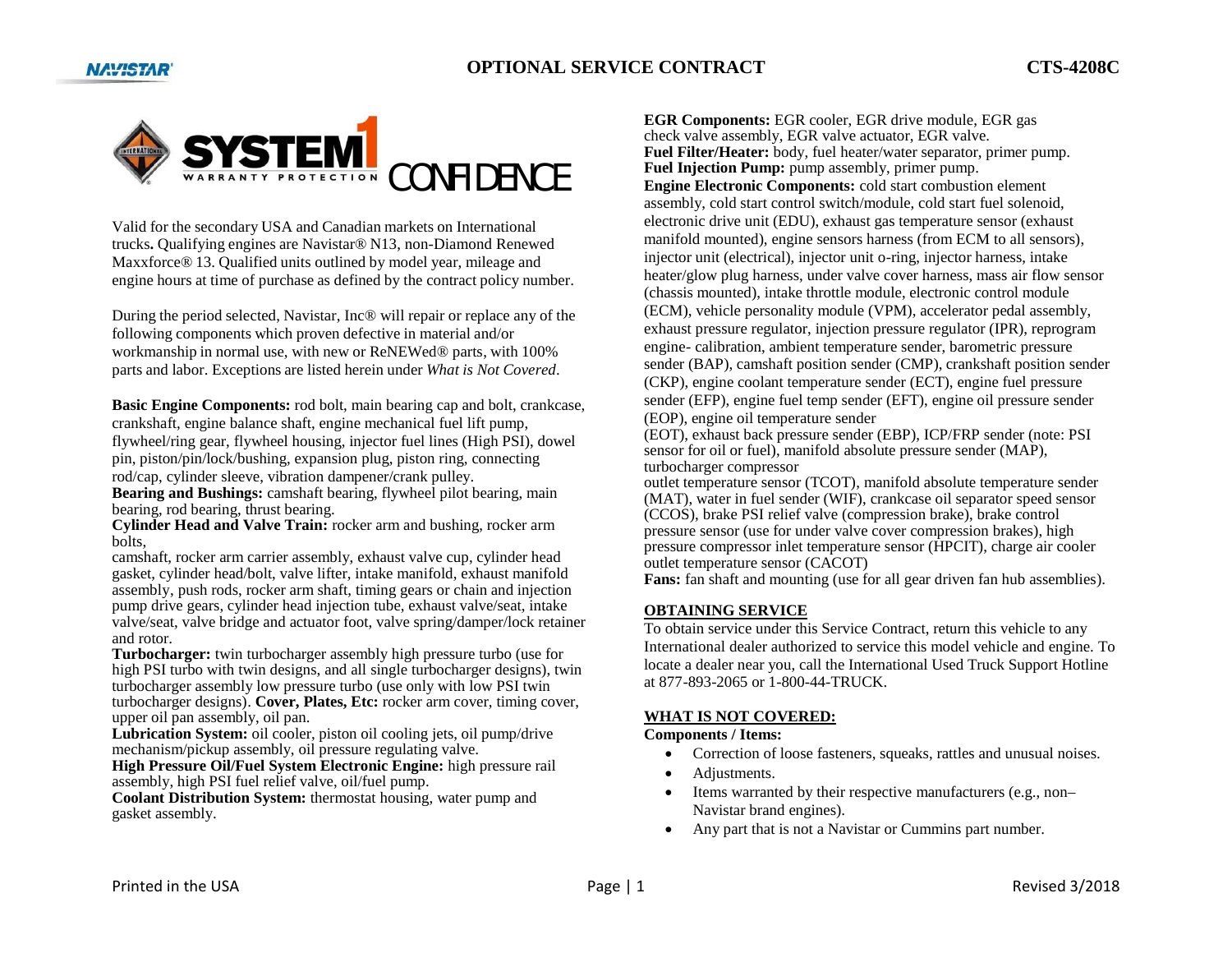- Unauthorized parts other than Navistar service parts or ReNEWed® parts.
- $\bullet$ Aftermarket parts or service kits.
- Parts requiring replacement at inspection or adjustment maintenance intervals for reasons other than being defective.

### **Repairs:**

**NAVISTAR** 

- c Maintenance-related items/ repairs or those as a result of normal wear and tear, including tune-ups, gaskets, belts, seals, lubrication, and/or other similar procedures/parts required to keep vehicle in good working condition. These services include, but are not limited to: oil changes, oil filters, air filters, fuel filters, cleaning/polishing, engine tune-up, adding oils, tightening of air intake and coolant clamps.
- $\bullet$  Repairs to any part of the vehicle subjected to misuse, negligence, improper maintenance, improper operation, or which is the result of an accident.
- $\bullet$  Seals, wheel seals, gaskets, belts, hoses and lubricants, except when required in connection with a warrantable failure.
- e Attaching accessories, thermostats, flex plate, externally mounted electrical & filtration systems.
- $\bullet$  No coverage will be granted if Power Train, Propshaft and Suspension sales guidelines (specifications) are not strictly adhered to by all owners and operators of this vehicle.
- $\bullet$ Rust, corrosion, cosmetic issues, bright work.
- 0 Failure to maintain correct maintenance schedule.
- $\bullet$  Failures or damage resulting from abuse or neglect as determined by Navistar, which includes, but is not limited to: operation without adequate coolants or lubricants; over speeding; lack of maintenance of lubricating, cooling or intake systems; improper storage, starting, warm- up, run-in or shutdown practices.
- $\bullet$  Failures caused by incorrect oil, fuel or catalytic reagent or by water, dirt or other contaminants in the fuel, oil or catalytic reagent.
- 0 Accidents, acts of nature or other events beyond control of Navistar.
- $\bullet$  Any single repair requiring less than \$40.00 parts and labor to complete.

## **Other:**

- $\bullet$ Engines sold and/or operated outside the United States or Canada.
- . Engine or Engine components which have had unauthorized alterations or modifications.
- . Engines on which the odometer reading has been altered.
- . Incidental, special, indirect or consequential costs or expenses which the owner may incur as a result of a malfunction or failure covered by this warranty, such as vehicle damage, communication expenses, meals, lodging, overtime, loss of use of engine or vehicle ("downtime"), loss of time, inconvenience, cargo loss or damage, and other similar costs and expenses.
- $\bullet$  Replacement of defective parts which were not authorized Navistar equipment when first installed.
- $\bullet$ Maxxforce® 13 engines with greater than 450 horse power
- $\bullet$ Navistar® N13 engines with greater than 475 horse power
- $\bullet$ Towing.

# **NOTE TO SERVICING LOCATION:**

If there are questions regarding this coverage, call the Warranty Claim Center for clarification.

## **DISCLAIMER**:

NO WARRANTIES ARE GIVEN BEYOND THOSE DESCRIBED HEREIN. THIS WARRANTY IS IN LIEU OF ALL OTHER WARRANTIES, EXPRESSED OR IMPLIED AND IS THE SOLE AND EXCLUSIVE WARRANTY MADE BY NAVISTAR, INC® HEREUNDER. NAVISTAR, INC® SPECIFICALLY DISCLAIMS ALL IMPLIED AND EXPRESS WARRANTIES, INCLUDING WARRANTIES OF MERCHANTABILITY AND FITNESS FOR A PARTICULAR PURPOSE, ALL OTHER REPRESENTATIONS TO THE USER/PURCHASER, AND ALL OTHER OBLIGATIONS OR LIABILITIES. NAVISTAR, INC® FURTHER EXCLUDES LIABILITY FOR INCIDENTAL, SPECIAL, INDIRECT, PUNITIVE AND CONSEQUENTIAL DAMAGES, ON THE PART OF NAVISTAR, INC®. No person is authorized to give any other warranties or to assume any liabilities on Navistar's behalf unless made or assumed in writing by Navistar, Inc®; and no other person is authorized to give any warranties or to assume any liabilities on Navistar's behalf unless made or assumed in writing by Navistar, Inc®. Navistar, Inc® has the discretion to replace or rebuild the engine when a catastrophic failure occurs.

This contract may be transferred if sold and operated in the USA or Canada as outlined in the International Warranty Procedure and Administrative